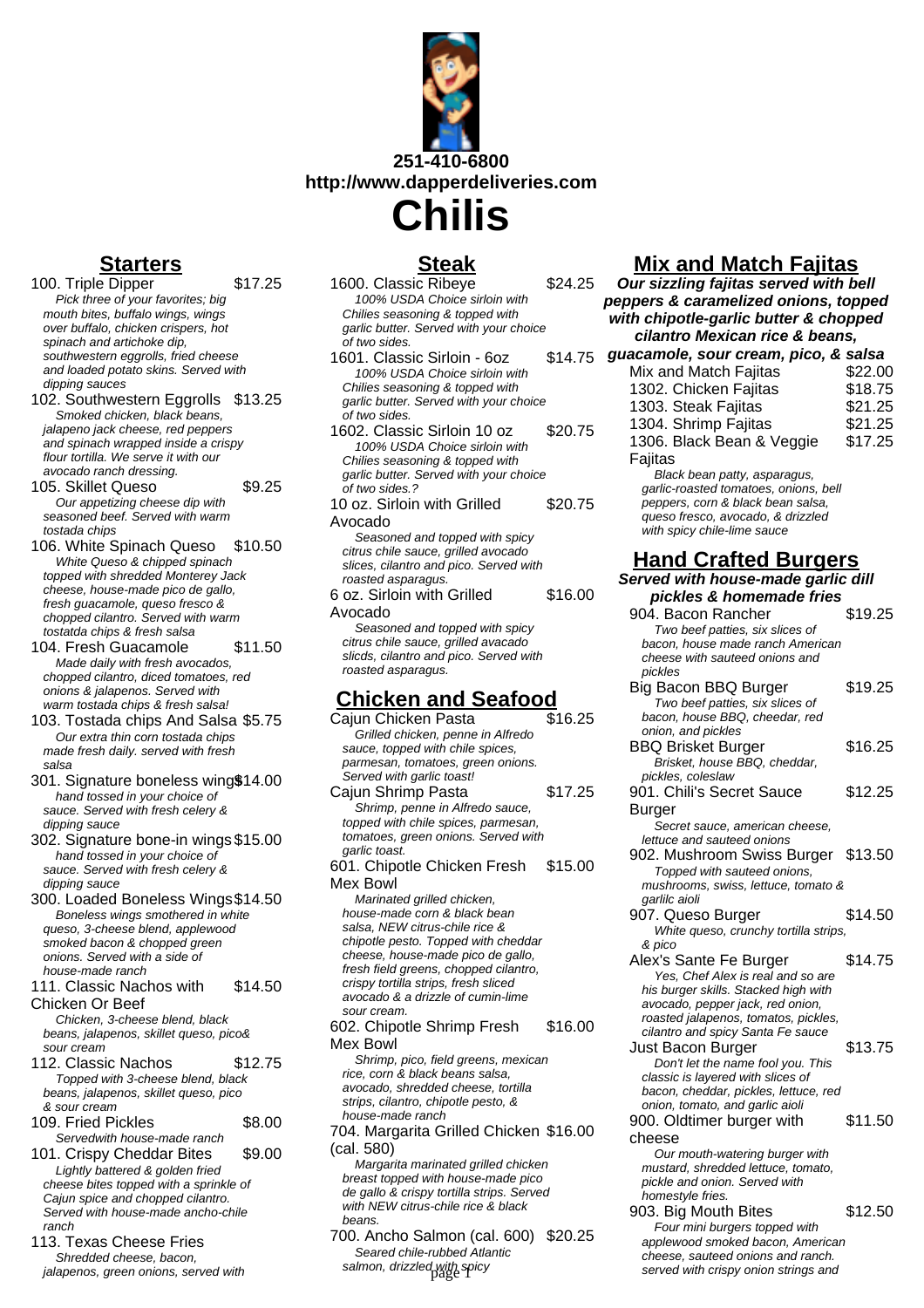## **Salads**

501. Boneless Buffalo Chicke $$10.25$ Salad

- Crispy chicken breast tossed in spicy wing sauce, combined with applewood smoked bacon, blue cheese crumbles, carrots, crispy tortilla strips and house-made pico de gallo, drizzled with ancho-chili ranch. Served with ranch dressing
- 500. Quesadilla Explosion Salad \$15.00

Fajita-marinated chicken, mixed cheeses, corn relish, cilantro, tomato, crispy tortilla strips and ancho-chili ranch drizzle. Served with cheese quesadilla wedges and our citrus-balsamic dressing

- Santa Fe Crispers Salad \$14.25 Hand breaded chicken crsipers, pico, avocado, cilantro, tortilla strips, house made ranch and a drizzle of spicy Santa fe sauce
- 504. Santa Fe Chicken Salad\$14.25 Chile rubbed grilled chicken with spicy Santa Fe sauce, house made pico de gallo and ranch dressing. topped with tortilla strips, cilantro and avocado.
- 503. Caribbean Salad with Shrimp \$15.75

Fresh pineapple, mandarin oranges, dried cherries, green onions, cilantro and honey-lime dressing. With grilled shrimp.

502. Caribbean Salad with Chicken \$15.00

Fresh pineapple, mandarin oranges, dried cherries, green onions, cilantro and honey-lime dressing. With grilled chicken.

Southwest Chicken Caesar Salad \$14.25

Grilled chicken, tomatoes, queso fresco, tortilla strips with Caesar dressing

Southwest Shrimp Caesar Salad \$15.00

Shrimp, tomatoes, queso fresco, tortilla strips with Caesar dressing

- Grilled Chicken Salad \$13.50 Tomatoes, corn and black bean salsa, shredded cheese with honey lime vinaigrette
- 505. Caesar Salad \$6.25 Romaine, Parmesan, croutons & caesar dressing
- 507. House Side Salad \$6.00 Tomatoes, red onions, cucumbers, shredded cheese, & garlic croutons

## **Soup and Chili**

400. Chili Beef, onions, signature blend of spices, topped with shredded cheese & tortilla strips 401. Soup 402. Soup & House Salad \$9.25<br>403. Soup & Caesar Salad \$9.25 403. Soup & Caesar Salad \$9.25<br>406. Chili & Caesar Salad \$11.00 406. Chili & Caesar Salad \$11.00<br>407. Chili & House Salad \$11.00 407. Chili & House Salad

citrus-chile sauce & topped with chopped cilantro & queso fresco. Served with mexican rice & steamed broccoli

702. Mango-Chile Chicken (cal. \$14.50 520)

Grilled chicken breast seasoned with 6-pepper blend, drizzled with spicy habanero mango glaze & topped with chopped mango, cilantro, house-made pico de gallo & fresh diced sliced avocado. Served with mexican rice & steamed broccoli.

### **Baby Back Ribs**

**Slow cooked at 2121 with our signature seasoning, pecan-smoked & basted with the sauce of your choice**

1500. Original Ribs full rack \$25.50 1501. Original Ribs - 1/2 Rack \$17.00 1504. House BBQ Baby Back \$25.50 Ribs full rack 1505. House BBQ Baby Back \$17.00 Ribs - 1/2 Rack . 1502. Honey Chipotley Baby Back ribs Full rack \$25.50 1503. Honey Chipotley Baby Back ribs 1/2 rack \$17.00 1506. Texas Dry Rub BBQ Baby Back Ribs full rack \$25.50

1507. Texas Dry Rub BBQ baby Back ribs - 1/2 rack \$17.00 Tender, slow smoked over pecan wood, fall-off-the bone baby back ribs basted with Rahr & Sons real beer BBQ sauce & topped with cilantro. Served with your choice of one side.

### **Kickin' Crispers**

#### **Our famous strips of hand battered chicken fried to perfection. Served with sweet corn on the cob and homestyle fries**

1200. Original Chicken Crispers\$13.75 Served with honey mustard dressing

1202. Crispy Chicken Crispers \$13.75 Extra crispy and served with corn on the cob, homestyle fries and your choice ofBBQ sauce, honey-mustard or ranch dressing

1201. Crispy Honey-Chipotle \$13.75 Chicken Crispers Extra crispy, tossed with our spicy

and smoky honey-chipolte sauce. Served with ranch dressing

1205. Honey-Chipotle Crispers \$16.50 & Waffles

Crispers on top of belgian waffles topped with bacon, jalapenos, & ancho-chile ranch. Served with fries & honey-chipotle sauce 1206. Crispy Mango Habanero \$13.75

**Crisper** Extra crispy, tossed with our Mango Habanero sauce!

### **Tacos and Quesadillas**

spices, applewopdsmoked bacon &

1001. Ranchero Chicken Tacos\$12.00 Seasoned chicken over Jack cheese & topped with chimichurri sauce, house-made pico de gallo, sliced avocado, chopped cilantro & queso fresco 1100. Beef Bacon Ranch Quesadillas \$15.00 Flour tortillas stuffed with steak, 3-cheese blend, southwestern

ranch dressing

## **Sandwiches**

**Served with homestyle fries!** 800. Bacon Avocado Chicken \$15.00 Sandwich Grilled chicken breast topped with applewood smoked bacon, provolone, sliced avocado, sauteed onions, spring mix, tomato and cilantro pesto mayo on a toasted pretzel roll (this dish contains nuts). Served with homestyle fries. Big Mouth Crispy Chicken Sandwich \$14.25 Hand-breaded crispy chicken, lettuce, tomato and our secret sauce on a brioche bun 801. Buffalo Chicken Ranch Sandwich \$14.00 Crispy breaded chicken breast with tangy wing sauce, cool ranch dressing, lettuce and tomato 802. California Turkey Club Toasted Sandwich \$12.75 Turkey, ham, applewood smoked bacon, avocado, Swiss, tomatoes, onions, lettuce and seasoned mayo on wheat Texas toast **Smoke House Combos**

1700. Smokehouse Combo \$22.00 Build your own combo 1701. Ultimate Smokehouse \$25.50 Build your own combo

## **Meal For Two**

**Choose a starter, two full sized entress,**

**& a dessert** 1800. Me

| al For 2 | \$28.75 |
|----------|---------|
|          |         |

### **Sides**

| 200. Fries                             | \$2.50 |
|----------------------------------------|--------|
| 201. Steamed Broccoli                  | \$2.50 |
| 202. Corn On The Cob                   | \$2.50 |
| 203. Roasted Street Corn               | \$2.50 |
| 204. Loaded Mash Potatoes              | \$2.50 |
| 205. Mash Potatoes                     | \$2.50 |
| 206. Cole Slaw                         | \$2.50 |
| 208. Black Beans                       | \$2.50 |
| 209. Mexican Rice                      | \$2.50 |
| 211. Grilled Asparagus & Garlic \$2.50 |        |
| <b>Roasted Tomatoes</b>                |        |
| 212. Sour Cream                        | \$1.00 |

## **Desserts**

| 2000. Molten Chocolate Cake          | \$9.25 |
|--------------------------------------|--------|
| Warm chocolate cake with             |        |
| chocolate fudge filling. Topped with |        |
| vanilla ice cream under a crunchy    |        |
| chocolate shell.                     |        |
| 2001. Cheesecake                     | \$8.75 |
| Rich, smooth and creamy              |        |
| cheesecake over strawberry sauce.    |        |
| 2003. Skillet Chocolate Chip         | \$9.25 |
| Cookie                               |        |
| Oven-baked chocolate chip cookie     |        |
|                                      |        |

topped with vanilla ice cream & drizzled with hot fudge